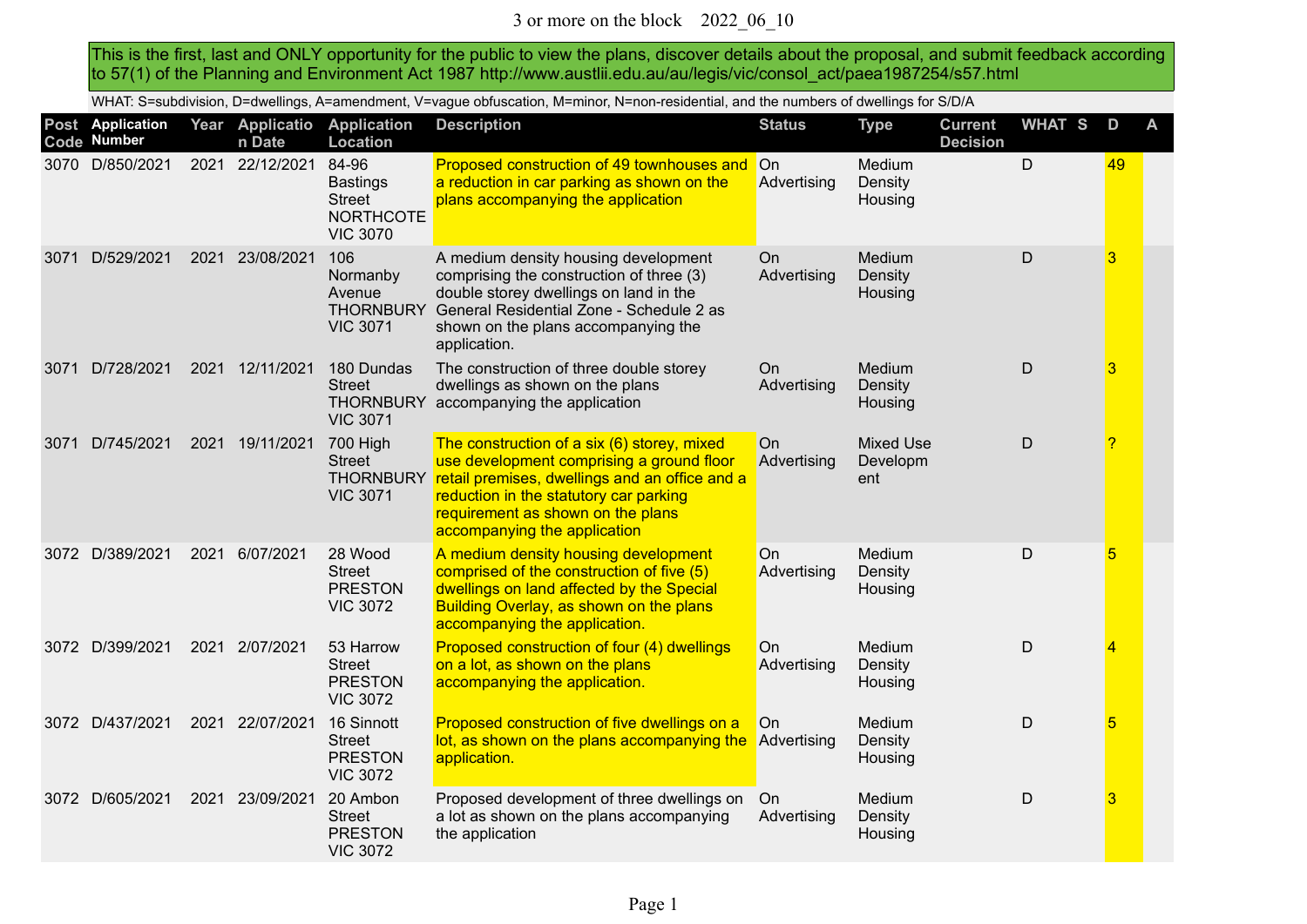3 or more on the block 2022\_06\_10

|      | 3072 D/608/2021                 |      | 2021 24/09/2021 | 17 Osborne<br>Grove<br><b>PRESTON</b><br><b>VIC 3072</b>            | Proposed construction of five (5) double<br>storey (plus rooftop terraces) attached<br>townhouses as shown on the plans<br>accompanying the application                                                        | On<br>Advertising             | Medium<br>Density<br>Housing | D | 5  |
|------|---------------------------------|------|-----------------|---------------------------------------------------------------------|----------------------------------------------------------------------------------------------------------------------------------------------------------------------------------------------------------------|-------------------------------|------------------------------|---|----|
|      | 3072 D/710/2021                 | 2021 | 6/11/2021       | 169-171<br><b>Gower Street</b><br><b>PRESTON</b><br><b>VIC 3072</b> | The construction of 10 dwellings (4 double<br>storey and 6 triple storey) with associated<br>basement car parking as shown on the plans<br>accompanying the application                                        | On<br>Advertising             | Medium<br>Density<br>Housing | D | 10 |
|      | 3072 D/778/2021                 |      | 2021 6/12/2021  | 356 Gilbert<br>Road<br><b>PRESTON</b><br><b>VIC 3072</b>            | Proposed construction of three (3) double<br>storey dwellings as shown on the plans<br>accompanying the application                                                                                            | On<br>Advertising             | Medium<br>Density<br>Housing | D | 3  |
|      | 3072 D/195/2022                 |      | 2022 6/04/2022  | 21 Oak Street<br><b>PRESTON</b><br><b>VIC 3072</b>                  | Construction of four (4) double storey<br>dwellings as shown on the plans<br>accompanying the application                                                                                                      | O <sub>n</sub><br>Advertising | Medium<br>Density<br>Housing | D | 4  |
| 3073 | D/922/2017/ 2017 6/05/2022<br>A |      |                 | 181 Albert<br><b>Street</b><br><b>RESERVOIR</b><br><b>VIC 3073</b>  | Construction of four dwellings on a lot and<br>alteration of access to a road in a Road Zone<br>Category 1,                                                                                                    | On<br>Advertising             | Amended<br>Plans/Per<br>mit  | D | 4  |
|      | 3073 D/213/2021                 |      | 2021 27/04/2021 | 95 Spring<br><b>Street</b><br><b>RESERVOIR</b><br><b>VIC 3073</b>   | Proposed construction of three dwellings on a On<br>lot, as shown on the plans accompanying the Advertising<br>application.                                                                                    |                               | Medium<br>Density<br>Housing | D | 3  |
|      | 3073 D/277/2021                 |      | 2021 27/05/2021 | 7 Dumbarton<br><b>Street</b><br><b>RESERVOIR</b><br><b>VIC 3073</b> | Proposed construction of four dwellings, as<br>shown on the plans accompanying the<br>application.                                                                                                             | On<br>Advertising             | Medium<br>Density<br>Housing | D | 4  |
| 3073 | D/353/2021                      |      | 2021 22/06/2021 | Road<br><b>RESERVOIR</b><br><b>VIC 3073</b>                         | 167 Rathcown A medium density housing development<br>comprised of the construction of four (4)<br>dwellings as shown on the plans<br>accompanying the application.                                             | On<br>Advertising             | Medium<br>Density<br>Housing | D | 4  |
|      | 3073 D/370/2021                 |      | 2021 29/06/2021 | Road<br><b>RESERVOIR</b><br><b>VIC 3073</b>                         | 54 Summerhill A medium density housing development<br>comprised of the construction of five (5)<br>double storey dwellings and basement car<br>parking, as shown on the plans<br>accompanying the application. | On<br>Advertising             | Medium<br>Density<br>Housing | D | 5  |
| 3073 | D/439/2021                      |      | 2021 23/07/2021 | 13 Dundee<br><b>Street</b><br><b>RESERVOIR</b><br><b>VIC 3073</b>   | A medium density housing development<br>comprising the construction of (5) double<br>storey dwellings on land in the General<br>Residential Zone - Schedule 1 as shown on<br>the submitted plans               | On<br>Advertising             | Medium<br>Density<br>Housing | D | 5  |